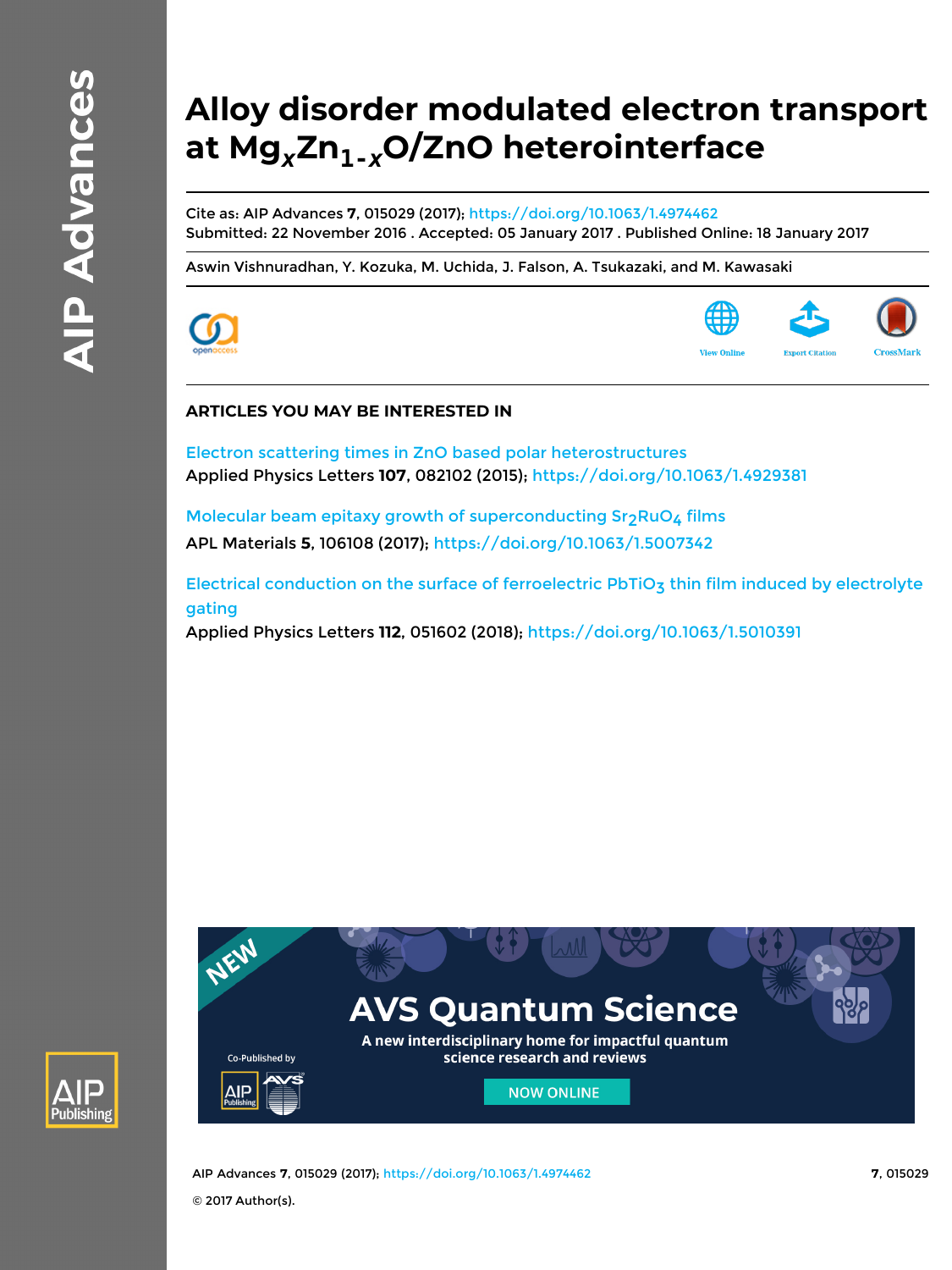

# **[Alloy disorder modulated electron transport at](http://dx.doi.org/10.1063/1.4974462) Mg***x***Zn1-***x***[O/ZnO heterointerface](http://dx.doi.org/10.1063/1.4974462)**

Aswin Vishnuradhan,<sup>1</sup> Y. Kozuka,<sup>1[,a](#page-1-0)</sup> M. Uchida,<sup>1</sup> J. Falson,<sup>2</sup> A. Tsukazaki,<sup>3</sup> and M. Kawasaki<sup>1,4</sup>

<sup>1</sup>*Department of Applied Physics and Quantum-Phase Electronics Center (QPEC), University of Tokyo, Tokyo 113-8656, Japan*

<sup>2</sup>*Max Planck Institute for Solid State Research, Heisenbergstrasse 1, D-70569 Stuttgart, Germany*

3 *Institute for Materials Research, Tohoku University, Sendai 980-8577, Japan* <sup>4</sup>*RIKEN Center for Emergent Matter Science (CEMS), Wako 351-0198, Japan*

(Received 22 November 2016; accepted 5 January 2017; published online 18 January 2017)

High-mobility electron systems in two dimensions have been the platform for realizing many fascinating quantum phenomena at low temperatures. Continuous demand to improve the sample quality has necessitated the investigations of various disorders influencing the quantum transport. Here, we study the effect of short-ranged alloy disorder on the scattering of two-dimensional electron system in Mg*x*Zn1-*x*O/ZnO. For this purpose, we employ a modified interface profile consisting of  $Mg_{0.01}Zn_{0.99}O/ZnO$ with a thin (2nm)  $Mg_x Zn_{1-x}O$  interlayer with x ranging from 0.005 to 0.4. This interlayer design allows us to investigate scattering mechanisms at a nearly constant carrier density as the interlayer is found not to significantly affect the carrier density but enhance alloy disorder. While the transport scattering time ( $\tau_{tr}$ ) shows a strong correlation with *x*, the quantum scattering time ( $\tau_q$ ) remains insensitive to <br>*x*. The large variation in the  $\tau$  / $\tau$  ratio (from 16.2 to 1.5 corresponding to *x* from *x*. The large variation in the  $\tau_{tr}/\tau_q$  ratio (from 16.2 to 1.5 corresponding to *x* from 0.005 to 0.4) implies a change in the dominant scattering mechanism from long range towards short range with increasing x. The insensitivity of  $\tau_q$  on x indicates the scattering rate is not dominated by the alloy disorder. This implies that other scattering mechanisms, likely unintentional background impurities or remote surface disorders, are dominant in limiting  $\tau_q$ , and therefore providing a prospect for pursuing ever higher levels in the quality of the two-dimensional electron system in Mg*x*Zn1-*x*O/ZnO system. © *2017 Author(s). All article content, except where otherwise noted, is licensed under a Creative Commons Attribution (CC BY) license [\(http://creativecommons.org/licenses/by/4.0/\)](http://creativecommons.org/licenses/by/4.0/).* [\[http://dx.doi.org/10.1063/1.4974462\]](http://dx.doi.org/10.1063/1.4974462)

### **I. INTRODUCTION**

High-mobility electrons in two dimensions have provided the foundation for a number of applications, such as high-frequency devices, $<sup>1</sup>$  $<sup>1</sup>$  $<sup>1</sup>$  as well as to explore fascinating quantum phenomena.<sup>[2](#page-7-1)</sup></sup> While the discovery of new phenomena in these two-dimensional electron systems (2DES) always correlated with significant gains in the sample quality, new applications were also proposed over time which can employ high-quality heterostructures. For instance, the topological quantum computation<sup>[3](#page-7-2)</sup> using even-denominator fractional quantum Hall states requires high-quality heterostructures for their successful realization, thus emphasizing the continuous demand to improve the sample quality.

The quality of 2DES is assessed by mobility  $(\mu)$  as a measure of cleanness, which is related to transport scattering time  $(\tau_{tr})$  as  $\mu = e\tau_{tr}/m^*$ , where *e* is the elementary charge and  $m^*$  is the effective mass Alternately quantum scattering time  $(\tau)$  is another measure of the cleanness directly effective mass. Alternately, quantum scattering time  $(\tau_q)$  is another measure of the cleanness directly reflecting the phase coherence of electrons. While all the scattering events are equally represented in



<span id="page-1-0"></span><sup>&</sup>lt;sup>a</sup>Author to whom correspondence should be addressed. Electronic mail: [kozuka@ap.t.u-tokyo.ac.jp](mailto:kozuka@ap.t.u-tokyo.ac.jp)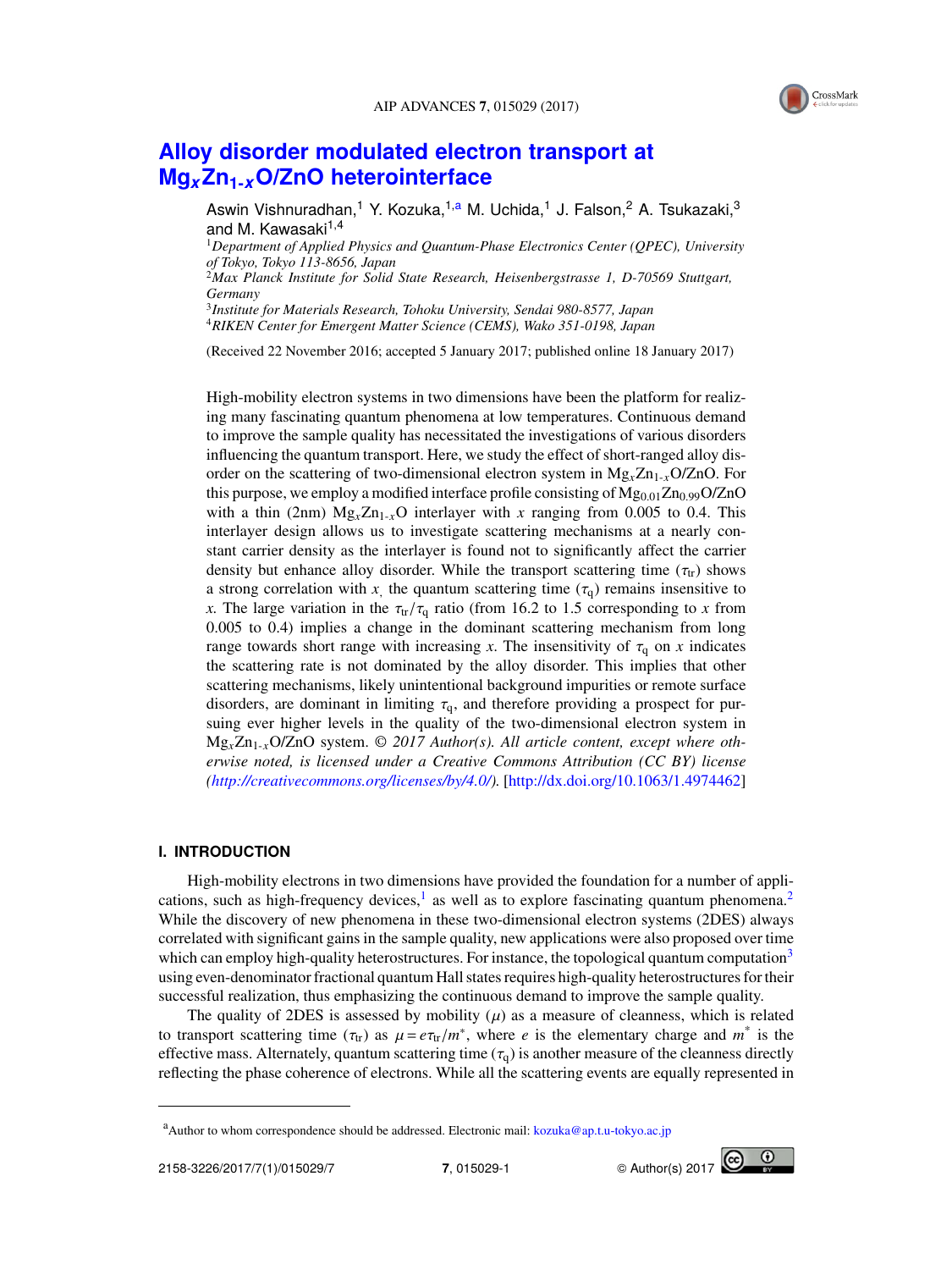$\tau_q$ , backscattering events with a large scattering angle (θ) dominantly influence  $\tau_{tr}$  over small-angle (forward) scattering events due to the  $(1 - \cos\theta)$  weighting factor present in its definition.<sup>[4](#page-7-3)</sup> Hence, in the absence of backscattering, very high values of  $\tau_{tr}$  can be obtained even with high probability of forward scattering events. For example, in the case of remotely delta-doped high-mobility 2DES in AlGaAs/GaAs heterointerface, the reported maximum mobility exceeds 30 million cm<sup>2</sup> V<sup>-1</sup> s<sup>-1</sup>, which corresponds to  $\tau_{tr} \sim 1 \text{ ns.}^{5-7}$  $\tau_{tr} \sim 1 \text{ ns.}^{5-7}$  $\tau_{tr} \sim 1 \text{ ns.}^{5-7}$  However, the probability of small-angle scattering from the remote ionized dopants is not negligible, leading to about two orders of magnitude smaller value for  $\tau_q$  (∼ 10 ps). Therefore, the comparison between  $\tau_{tr}$  and  $\tau_q$  enables identification of the dominant scattering factors, giving invaluable knowledge for improving the quality of 2DES.<sup>[4](#page-7-3)[,8,](#page-7-6)[9](#page-7-7)</sup>

In this context, it is interesting to investigate  $\tau_{tr}$  and  $\tau_q$  in the 2DES at the Mg<sub>*x*</sub>Zn<sub>1-*x*</sub>O/ZnO heterointerface, which has recently attained a mobility exceeding 1 million cm<sup>2</sup> V<sup>-1</sup> s<sup>-1</sup> (Refs. [9](#page-7-7) and [10\)](#page-7-8) and exhibited the unique fractional quantum Hall effect with even-denominator filling factors.<sup>[11,](#page-7-9)[12](#page-7-10)</sup> Unlike the 2DES in GaAs/AlGaAs, where a remote delta-doped layer is the source of the 2DES at the interface, the discontinuity of polarization on account of Mg doping between Mg*x*Zn1-*x*O and ZnO gives rise to accumulation of 2DES owing to the structural deformations of Zn and oxygen tetrahedra along c axis in the wurtzite crystal structure, which induces spontaneous polarization.<sup>[13,](#page-7-11)[14](#page-7-12)</sup> This polarization doping, being free from ionized dopants, is advantageous to achieving long scattering times. Without ionized dopants, the remaining possible sources of scattering would be unintentional background impurities, remote surface disorders, and alloy disorder<sup>[15](#page-7-13)[,16](#page-7-14)</sup> The influence of background impurities, causing long-range scattering potential, may be mitigated by increasing carrier density thereby enhancing screening or otherwise by drastic reduction of impurities themselves. On the other hand, the alloy disorder, acting as short-range scattering, is also associated with Mg content (*x*). Thus in the case of carrier accumulation by polarization discontinuity, the variation in  $x$  simultaneously changes the carrier density and scattering time/disorder, and hence influences of screening and alloy disorder cannot be independently studied.

In this study, in order to modulate the alloy disorder independently of carrier density, we have modified the interface of Mg<sub>0.01</sub>Zn<sub>0.99</sub>O/ZnO with inserting a thin (∼ 2 nm) Mg<sub>*x*</sub>Zn<sub>1-*x*</sub>O interlayer where *x* ranges from 0.005 to 0.4. With this modification at the interface, we intend a systematic change in the short-range alloy disorder while limiting changes in charge density to be much lower than that associated with increasing the uniform doping of the capping layer. As a result, we find a significant decrease in  $\tau_{tr}$  in the presence of the interface layer acting as a short-range scatterer, but a negligible change in  $\tau_{q}$ . This indicates that alloy scattering is not a dominant factor even with large *x* in the  $Mg_x Zn_{1-x}O$  interlayer, and a fundamental decrease in the background impurities or remote surface disorders are necessary towards further advancement of quantum Hall physics.

#### **II. EXPERIMENTAL**

The films were grown by molecular beam epitaxy using pure ozone under identical growth con-ditions as reported previously.<sup>[10,](#page-7-8)[17](#page-7-15)</sup> The structure of the samples consisted of 500 nm-thick ZnO buffer layer followed by a 2 nm-thick  $Mg_xZn_{1-x}O$  layer (0.005  $\leq x \leq 0.4$ ) and a 500 nm-thick  $Mg_{0.01}Zn_{0.99}O$ capping layer as shown in the inset of Fig. [1\(a\).](#page-3-0) The typical growth rate was 600 nm/hour. For  $x = 0.01$ , this structure is the same as the standard sample with a single interface, which is denoted by "S" in Fig. [2.](#page-4-0) For magnetotransport measurements, indium contacts were soldered onto the edges of the  $4 \times 4$  mm<sup>2</sup> samples cleaved out of the wafer in Van der Pauw geometry. The samples were measured with a <sup>3</sup>He cryostat for  $T \ge 500$  mK and in a dilution refrigerator at further low temperatures.

#### **III. RESULTS AND DISCUSSION**

For obtaining an insight into the effects of the  $Mg_x Zn_{1-x}O$  interlayer, the potential profiles and electron distributions are calculated by solving the one-dimensional (1D) Schrödinger-Poisson equation using nextnano3 (Ref. [18\)](#page-7-16) as shown in Fig. [1.](#page-3-0) Figure  $1(a)$  shows the depth profiles of the conduction band edges for all the samples investigated in this study. The conduction band of the  $Mg_{0.01}Zn_{0.99}O$  capping layer surface is assumed to be pinned at a potential of 0.9 eV, although the choice of this value does not make a significant difference in the following discussions. As shown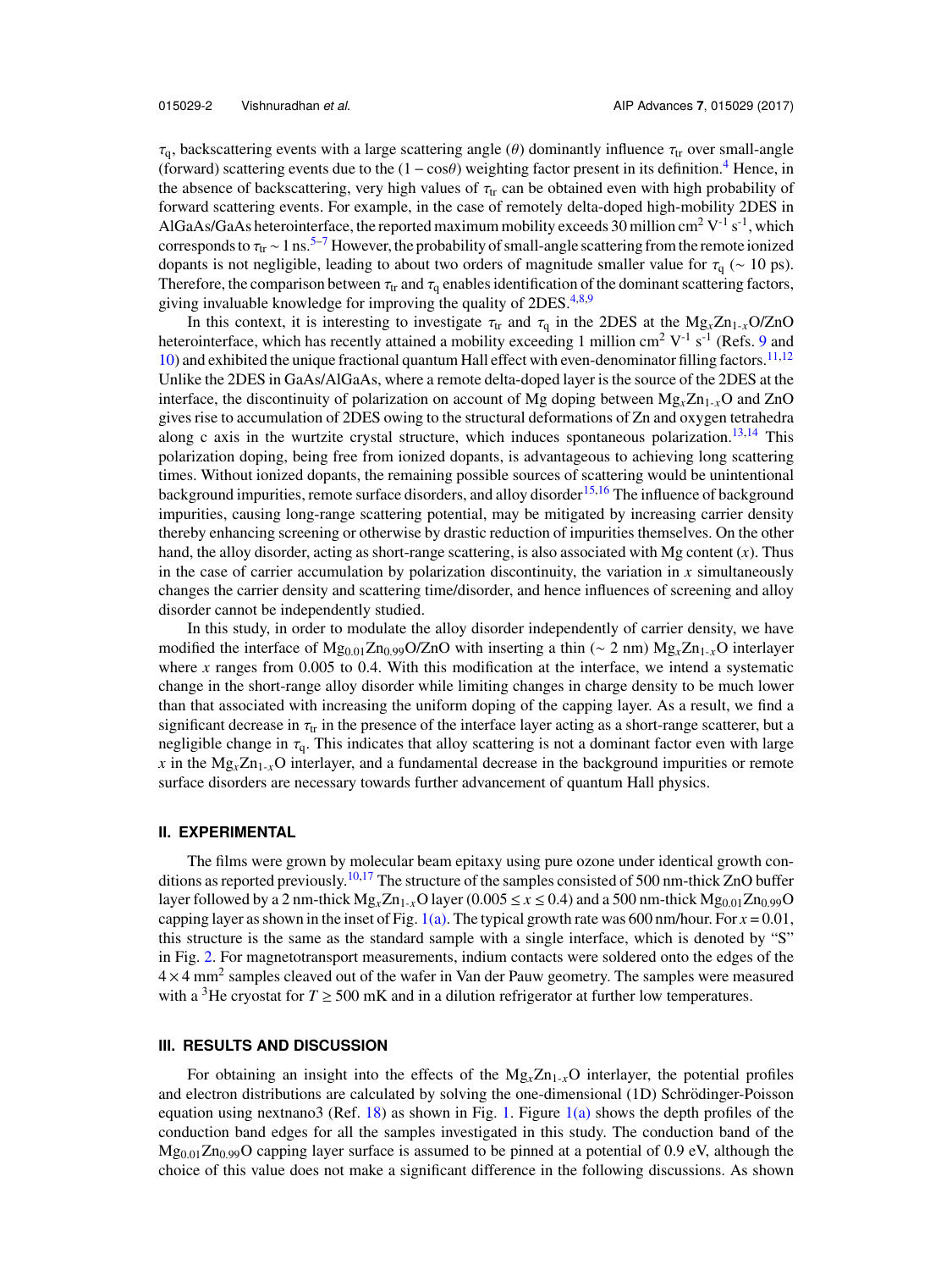

<span id="page-3-0"></span>FIG. 1. (a) Calculated conduction band profiles of Mg<sub>0.01</sub>Zn<sub>0.99</sub>O(500nm)/ZnO heterostructures with thin (∼ 2 nm)  $Mg_xZn_1+xO$  interlayers and (b) their magnified views around the interfaces. (c)–(h) Calculated electron distribution  $|\Psi|$ <br>and conduction band profiles of Mg<sub>0.01</sub>Zn<sub>0.99</sub>O(500nm)/ZnO heterostructures with thin (~ 2 nm<br>  $Mg_x Zn_{1-x}O$  interlayers and (b) their magnified views around the interfaces. (c)–(h) Calculated electron distribution  $|\Psi|^2$ and conduction band profiles around the interfaces for each *x* ranging from 0.005 to 0.4. The inset in (a) is the schematic of the sample structure.

in Fig.  $1(b)$  [magnification of Fig.  $1(a)$  around the interfaces], the conduction band discontinuities between the ZnO and  $Mg_xZn_{1-x}O$  layers increases as *x* increases. This modification in the potential profile leads to the variation of the electron distribution  $(|\Psi|^2)$  for different values of *x* as shown in<br>Figs 1(c)–1(b), As seen from the Figures, the electrons are more confined to the quasi-triangular Figs.  $1(c)-1(h)$ . As seen from the Figures, the electrons are more confined to the quasi-triangular quantum well with an increase in *x*. While a higher *x* could result in higher probability of alloy scattering, the electrons less distribute (penetrate) within the  $Mg_xZn_{1-x}O$  layer due to the larger conduction band offset. The dominance of these competing effects is experimentally assessed by the mobility measurement as will be discussed subsequently.

Figure [2\(a\)](#page-4-0) shows the carrier density (*n*), extracted from the low-field Hall effect, for different *x* in the  $Mg_xZn_{1-x}O$  interlayer. In order to compare the *x* dependence of carrier density for the samples investigated in the present study and that of the  $Mg_xZn_{1-x}O/ZnO$  samples with a single interface investigated in the previous study, <sup>[9](#page-7-7)</sup> the carrier density at the lowest temperature is plotted as a function of *x* in Fig. [2\(b\).](#page-4-0) Compared to the previous experiments, the carrier density only modestly varies, thereby allowing us to selectively investigate effects of alloy disorder. The carrier density calculated by solving the 1D Schrödinger-Poisson equation also follows the same trend as the experimental value (solid black curve). For these samples, the mobility ( $\mu$ ) is plotted in Fig. [2\(c\)](#page-4-0) as a function of temperature. As in the previous study, the mobility shows a progressively upward increase down to 1 K, which is interpreted in terms of Bloch-Gruneisen regime for the acoustic phonons, $19,20$  $19,20$  followed by saturating behavior below the temperature. The low-temperature mobility of the standard sample is comparable to that reported previously at the same *x* (Ref. [9\)](#page-7-7). The low temperature mobility is plotted in Fig.  $2(d)$  as a function of x in comparison with the mobility in the previous study with uniform Mg concentration in the barrier layer.  $\mu$  decreases with increasing  $x$ , which indicates that the influence of alloy scattering in both sets of samples.

Here, it is noted that increasing Mg content in the  $Mg<sub>x</sub>Zn<sub>1-x</sub>O$  layer gives rise to two counter effects on electron mobility. With increasing Mg content, we expect that alloy scattering itself is enhanced, while the larger band discontinuity makes the fewer electrons distributed in the  $Mg_x Zn_{1-x}O$ layer, which may effectively reduce alloy scattering. In fact, we notice that the mobility of the sample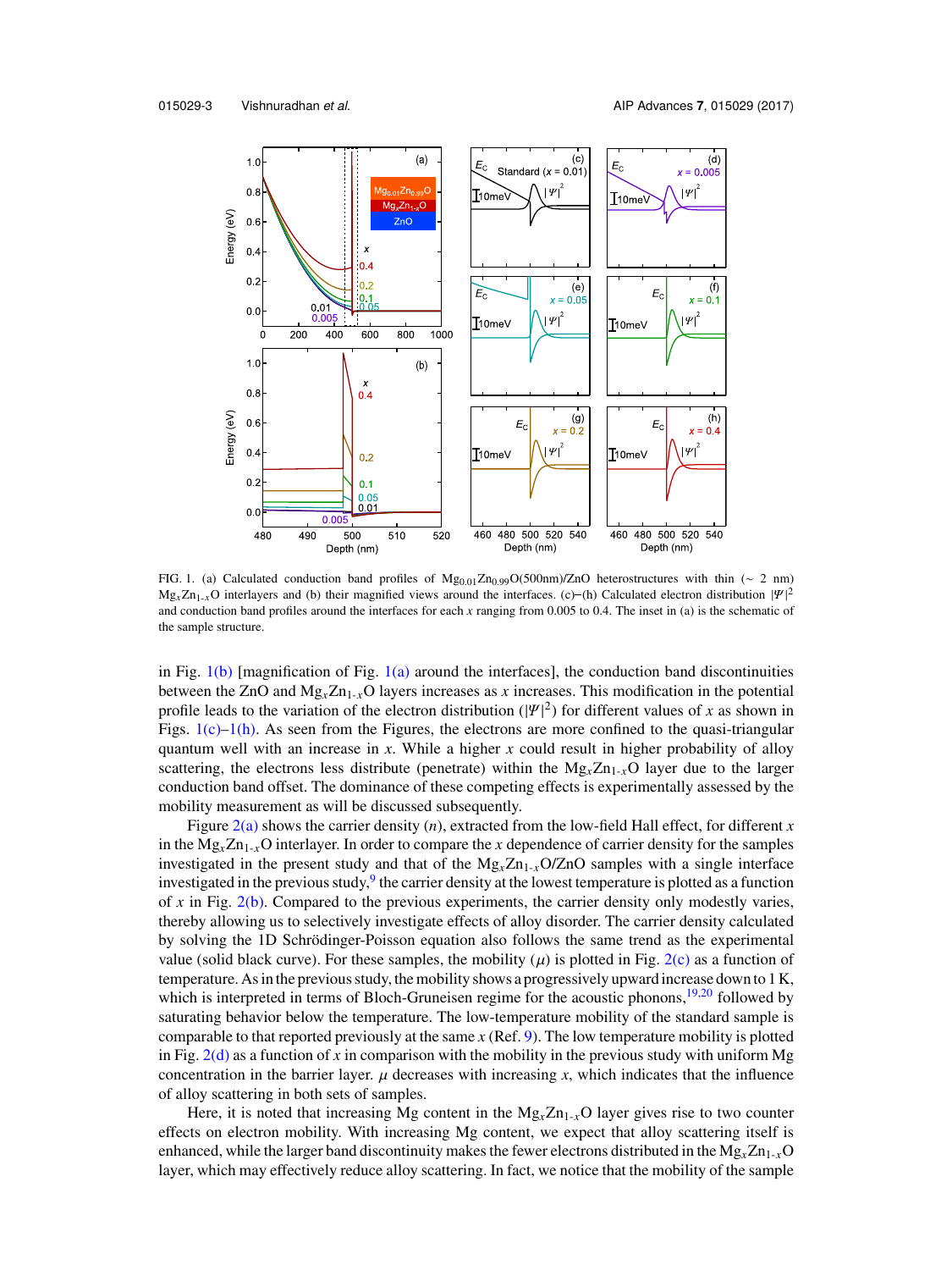

<span id="page-4-0"></span>FIG. 2. Temperature dependence of (a) carrier density and (c) mobility for the Mg0.01Zn0.99O(500nm)/Mg*x*Zn1-*x*O(2nm)/ZnO heterostructures. *x* dependence of (b) the carrier density and (d) mobility at  $T = 50$  mK. In (b) and (d), the carrier density and the mobility are also plotted for  $Mg_x Zn_{1-x}O(500nm)/ZnO$  heterostructures without the interlayer, which are taken from Ref. [8.](#page-7-6) The black curve in (b) is the total sheet carrier density calculated for Fig. [1.](#page-3-0) The dashed curves are guides to the eyes in (d). The insets in (b) are the schematics of the samples structures in this study and in Ref. [8.](#page-7-6)

with  $x = 0.005$  is lower than the standard sample with  $x = 0.01$  as a result of the enhanced penetration of electron distribution into the interlayer as shown in the calculations of Fig.  $1(d)$ . However, in the case of polarization doping, it is not generally easy to de-convolve the two contributions since the electron distribution and alloy disorder cannot be independently varied. On the other hand, in a standard semiconductor heterostructure such as in GaAs, the effect of alloy disorder has been selectively investigated using uniformly Al-doped  $AI_xGa_{1-x}As$  quantum well structures with varying  $x$ <sup>[21,](#page-7-19)[22](#page-7-20)</sup> In the ultra-high mobility 2DES of GaAs, alloy disorder was actually found to be a limiting factor of electron mobility, $2<sup>1</sup>$  and thus we may expect the same trend of mobility also in the case of ZnO 2DES.

In order to further investigate the scattering mechanism in detail, we examine small-angle scattering originating from the long-range potential, which is well evaluated by  $\tau_q$ . To determine  $\tau_q$  we describe the amplitude of the Shubnikov-de Hass (SdH) oscillations using the expres- $\sin^{9,23} \Delta R_{xx} = R_0 X(T) \exp\left(-\pi/\omega_c \tau_q\right)$  $\sin^{9,23} \Delta R_{xx} = R_0 X(T) \exp\left(-\pi/\omega_c \tau_q\right)$  $\sin^{9,23} \Delta R_{xx} = R_0 X(T) \exp\left(-\pi/\omega_c \tau_q\right)$  $\sin^{9,23} \Delta R_{xx} = R_0 X(T) \exp\left(-\pi/\omega_c \tau_q\right)$ , where  $X(T) = \Psi/\sinh \Psi$  gives the thermal damping factor ω*c*τ*<sup>q</sup>* with  $\Psi = 2\pi^2 k_B T_{\pi \omega_c}$  and  $\omega_c = e B_{m*}$ . At a fixed temperature the plot of ln( $(\Delta R_{xx}/4R_0X(T))$  vs  $\frac{1}{B}$ <br>(Dingle Plot) gives a straight line whose slope determines  $\tau_a$ . Similarly, the effective mass can be (Dingle Plot) gives a straight line whose slope determines  $\tau_q$ . Similarly, the effective mass can be evaluated from the temperature dependence of the SdH oscillations assuming  $\tau$  to be temperature evaluated from the temperature dependence of the SdH oscillations assuming  $\tau_q$  to be temperature independent by plotting ln  $(\Delta R_{xx}/4R_0T)$  vs *T*. An example of this procedure is depicted in Fig [3](#page-5-0) for  $x = 0.4$  sample. The temperature dependence of low field SdH oscillations is shown in Fig.  $3(a)$ . We adjusted the magnetic field angle  $(\theta)$  against the 2DES plane so that the cyclotron energy and the Zeeman energy coincide [to the *j* (=  $g^*m^*/2m_e\cos\theta$ ) = 2 coincidence condition, where  $g^*$  and  $m_e$  is<br>the effective *a*-factor and the bare electron mass, respectively! the details of which are explained in the effective *g*-factor and the bare electron mass, respectively], the details of which are explained in Ref. [24.](#page-7-22) From this temperature dependence of the SdH oscillations we estimate the effective mass to be  $m^* = (0.66 \pm 0.03)$   $m_e$  ( $m_e$  is the bare electron mass) as shown in the inset of Fig. [3\(a\).](#page-5-0) With this value of the effective mass the quantum scattering time is estimated to be 14 ps from the slope of the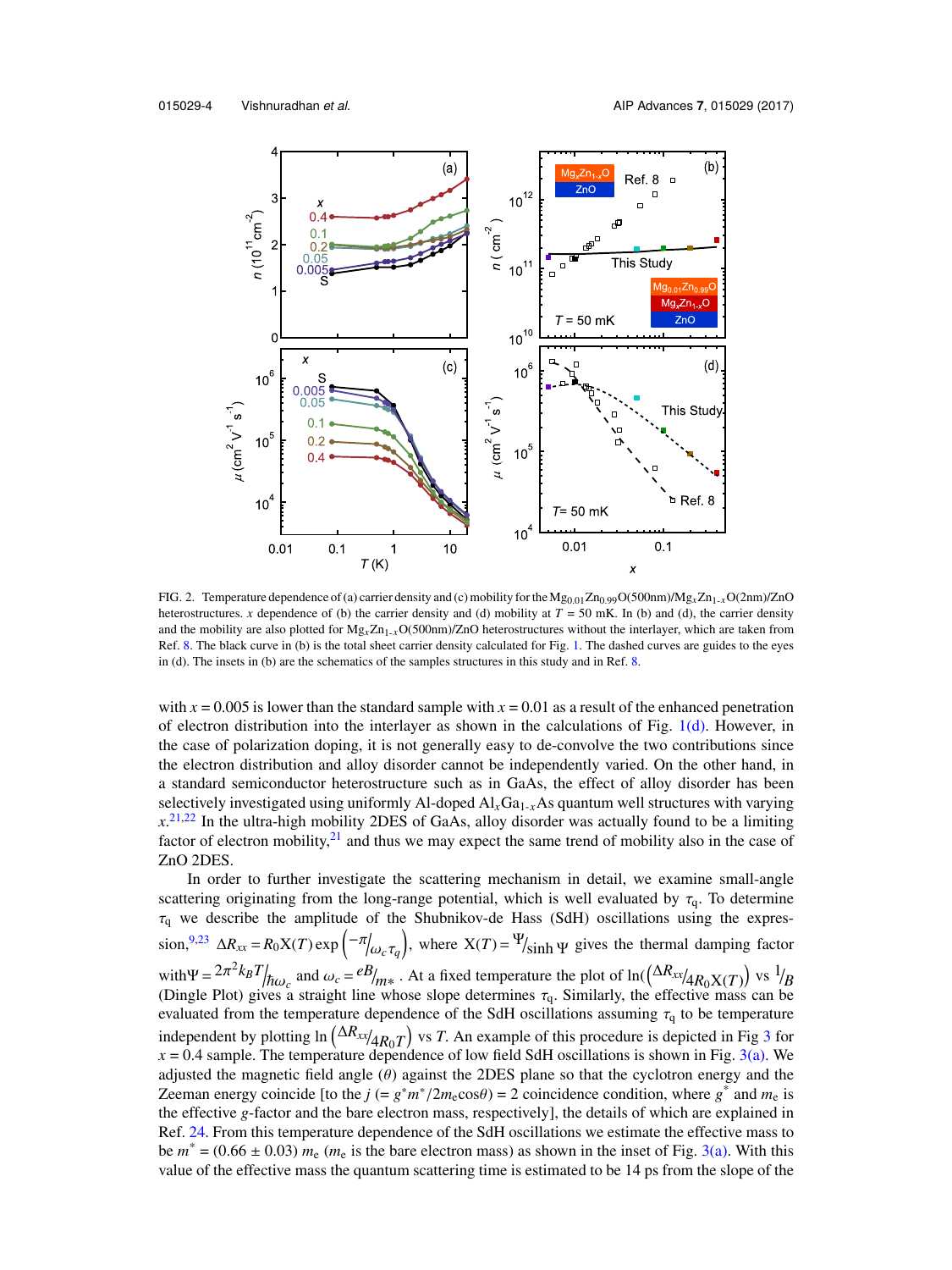

<span id="page-5-0"></span>FIG. 3. (a) Temperature dependence of SdH oscillations from 50 mK to 145 mK for *x* = 0.4 sample. The inset shows the analysis to extract the effective mass (b) The dingle plot for  $x = 0.4$  at 50 mK. The  $\tau_q$  was determined to be 14 ps.

Dingle plot in Fig. [3\(b\).](#page-5-0) A slight non-linearity was seen in the dingle plots for all the samples at high magnetic fields indicative of small inhomogeneity in the samples,  $^{23}$  $^{23}$  $^{23}$  which means the  $\tau_q$  determined by this procedure would be slightly underestimated.<sup>[25](#page-7-23)</sup> Similar analyses were made for all the samples for  $x = 0.005$ -0.4, resulting in similar effective masses of  $(0.7 \pm 0.1)m_e$ .

Given these analyses, *x* dependence of  $\tau_{tr}$  and  $\tau_q$  is plotted in Fig [4\(a\).](#page-6-0) In stark contrast to  $\tau_{tr}$ , which decreases with increasing *x*, strikingly  $\tau_q$  is nearly invariant even if Mg content *x* in the Mg<sub>*x*</sub>Zn<sub>1-*x*</sub>O interlayer varies by almost two orders of magnitude from 0.005 to 0.4. As  $\tau_q$  equally takes into account all the scattering, including small-angle forward scattering and large-angle backward scattering, this result indicates that scattering probability is almost independent of *x*. The dominance of long-range potential over short-range potential can be parameterized by the ratio  $\tau_{tr}/\tau_q$  shown in Fig. [4\(b\).](#page-6-0) With increasing *x*,  $\tau_{tr}/\tau_q$  decreases from about 16 at  $x = 0.005$  to 1.5 at  $x = 0.4$ , indicating that the scattering mechanism shows a crossover from long-ranged to short-ranged with increasing *x*. The value of  $\tau_{tr}/\tau_q \sim 1$  at the highest *x* indicates almost isotropic scattering originating from dominant short-range alloy scattering. In contrast, for  $x = 0.005$ ,  $\tau_q$  is limited mainly by small-angle scattering likely from the background impurities or the remote surface disorders. The above behavior of  $\tau_{tr}$  and  $\tau_{q}$  are compared with a high-mobility 2DES in AlGaAs/GaAs. The ratio  $\tau_{tr}/\tau_q$  is about ∼10 for background impurities and  $\tau_{tr}/\tau_q > 10$  for remote surface charges.<sup>[26](#page-7-24)</sup> Contrary to Ref. [9](#page-7-7) (where the carrier density varies by an order of magnitude), at a nearly constant carrier density (corresponding to the highest mobilities) we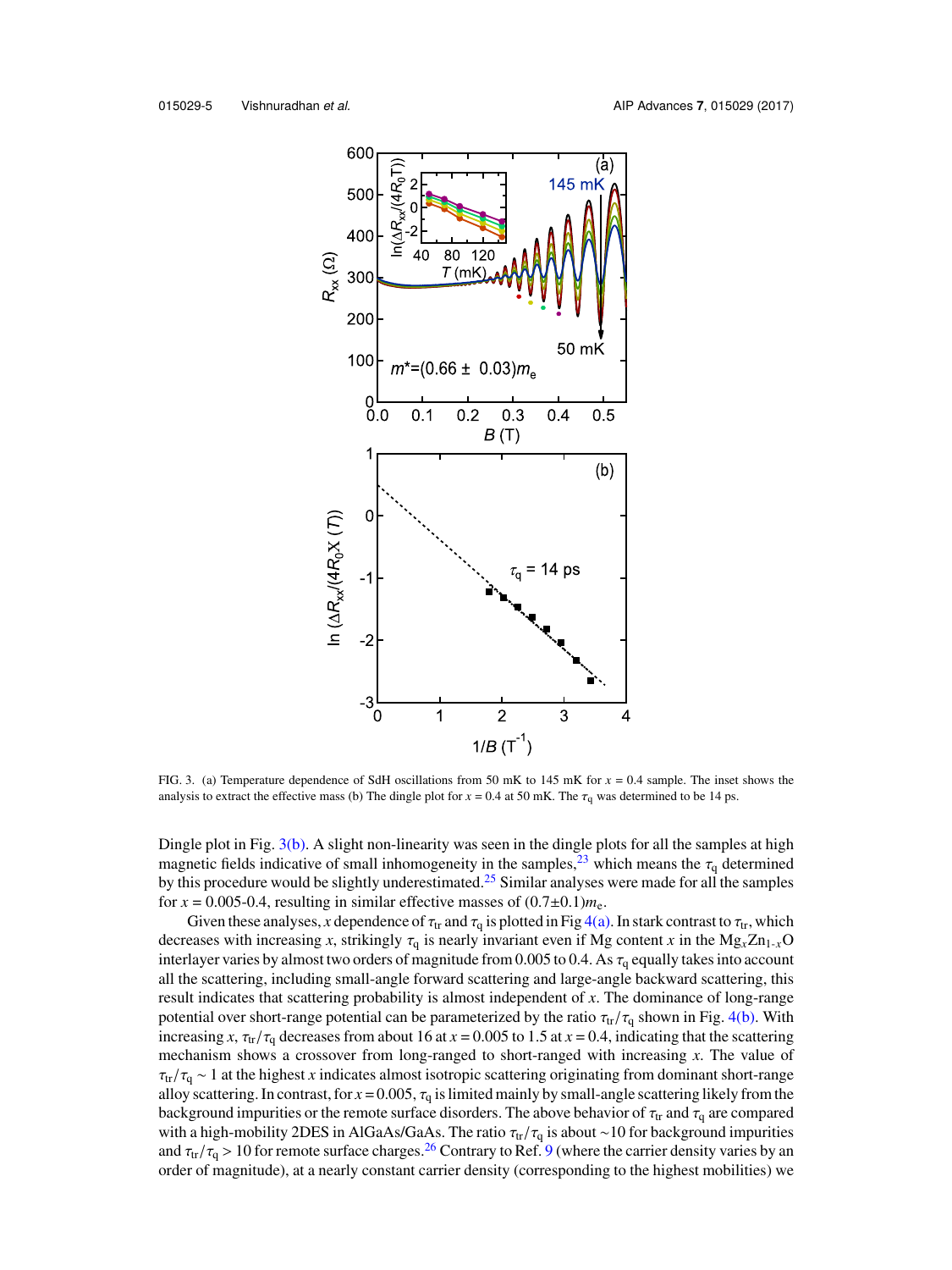

<span id="page-6-0"></span>FIG. 4. *x* dependence of (a) scattering times ( $\tau_{tr}$  and  $\tau_q$ ) and (b) the ratio  $\tau_{tr}/\tau_q$  for the Mg0.01Zn0.99O(500nm)/Mg*x*Zn1-*x*O(2nm)/ZnO heterostructures. The same data are also plotted for Mg*x*Zn1-*x*O(500nm)/ZnO heterostructures without the interlayer, which are taken from Ref. [8.](#page-7-6) The dashed curves are guides to the eyes. The insets in (b) are the schematics of the samples structures in this study and in Ref. [8.](#page-7-6)

find that the alloy disorder which apparently reduces  $\mu(\tau_{tr})$  is not a dominant scattering mechanism in limiting  $\tau_a$ . Theoretical studies on partially alloyed GaAs quantum wells have recently claimed the quantum scattering time to be limited only by remote ionized donors, $27$  and experimentally the purity of Ga source was found to be a dominant factor.<sup>[7](#page-7-5)</sup> As intentionally incorporated remote ionized donors are absent in ZnO heterostructures, the fundamental quality of 2DES in ZnO, measured by  $\tau_q$ , can go far beyond that of GaAs by substantial reduction of background impurities.

## **IV. CONCLUSIONS**

In summary, we have fabricated samples of  $Mg_{0.01}Zn_{0.99}O/Mg_xZn_{1-x}O/ZnO$ , where, alloy disorder is modulated preferentially over the charge density by modifying *x*. The analysis of the scattering times reveals that, with increasing *x*, the scattering is predominantly short-ranged, while long-range scattering is dominant at low *x*. The invariance of  $\tau_q$  reveals that in the high mobility heterostructures, the quality as judged by the quantum scattering time is limited by factors other than alloy disorder hence giving insights for improving the quality in the future. Specifically, reducing the background impurity or remote surface disorders may be the most effective way to improve the fundamental quality of the 2DES in ZnO. Since the fascinating even-denominator fractional quantum Hall effect in GaAs has been found to relatively insensitive to alloy disorder, if this is also true for ZnO, we may